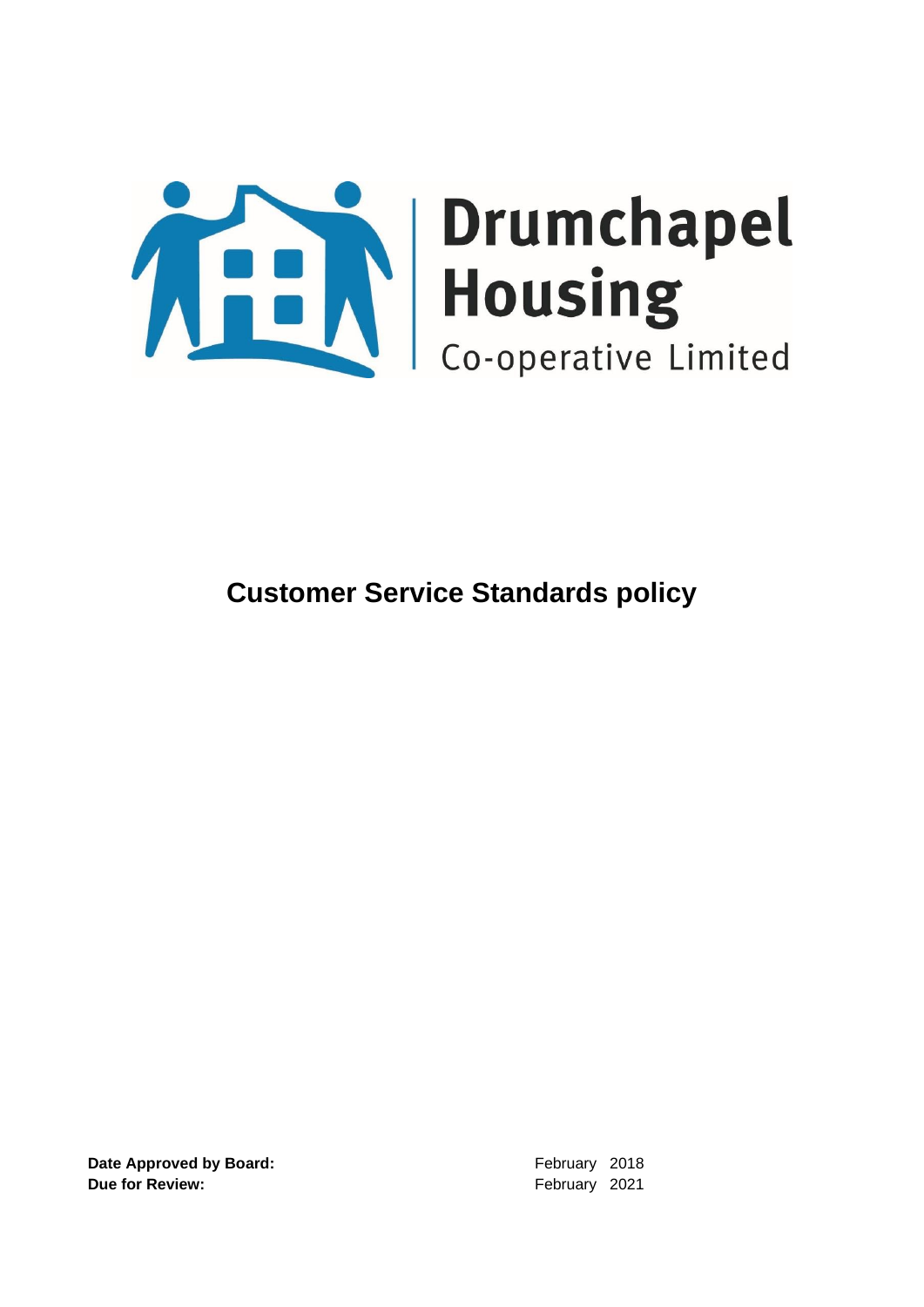

### **1. Introduction**

- 1.1 Drumchapel Housing Co-operative Limited is a customer-focused organisation and is committed to providing our customers and prospective customers with quality information and service delivery. We aim to provide appropriate training for our staff members and develop effective methods of seeking customer feedback and appropriate methods of reporting this information.
- 1.2 As we shall ensure treatment of customers is always courteous and helpful it is expected that staff, in return, are treated with dignity and respect at all times.
- 1.3 The Co-operative's contact details and opening hours are as follows:

Address: 4 Kinclaven Avenue, Drumchapel, Glasgow, G15 7SP Telephone: 0141 944 4902 Main E-mail: enquiries@drumchapelhc.org.uk Website: [www.drumchapelhc.org.uk](http://www.drumchapelhc.org.uk/) Opening Hours: Monday to Thursday 9.00 am – 5.00 pm Friday 9.00 am – 4.00 pm

### **2. Legislative and regulatory framework**

2.1 Standard 2 of the Scottish Housing Regulator's Regulatory Framework states: "The RSL is open about and accountable for what it does. It understands and takes account of the needs and priorities of its tenants, service users and stakeholders. And its primary focus is the sustainable achievement of these priorities." More specifically and in relation to this Customer Service Standards Policy, Standard 2.3 states: "The RSL seeks out the needs, priorities, views and aspirations of tenants, service users and stakeholders. The governing body takes account of this information in its strategies, plans and decisions."

### **3. Risk management**

3.1 The Co-operative has considered the potential risks of providing information to customers. We regularly update public access information, such as summary information to housing applicants. In order to ensure correct information is provided at all times, all staff are made aware of information contained within these documents (via informal and formal training). Failure to do so could damage the Co-operative's reputation.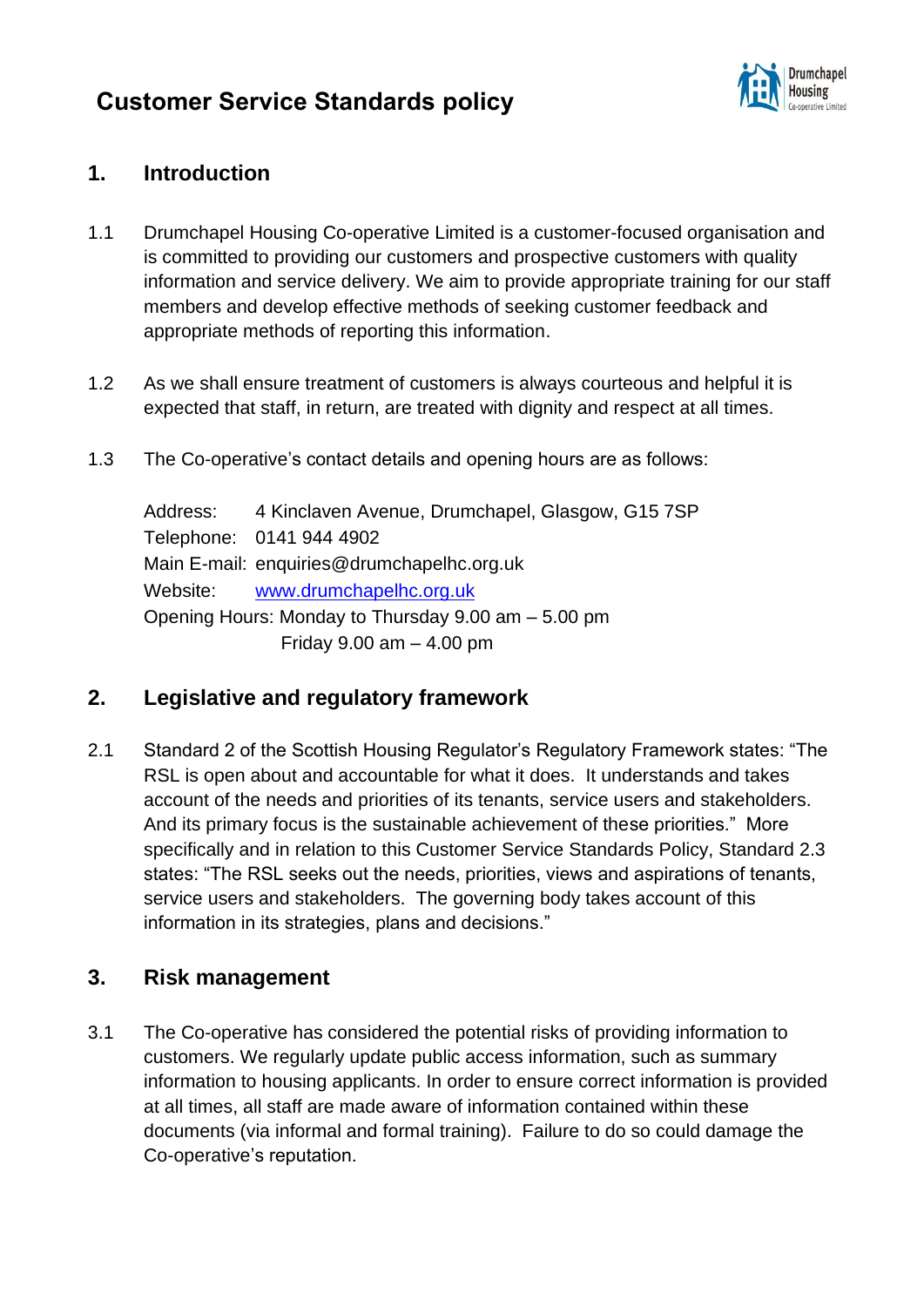

3.2 We also ensure consultation is undertaken to include views and feedback from tenants when reviewing the policy. This is carried out in a variety of ways such as community events, questionnaires, consultation register and encouraging feedback via newsletters.

### **4. Equality and diversity**

- 4.1 The Co-operative's Equality and Diversity policy, which was approved by the Board in April 2017 following tenant consultation, outlines our commitment to promote a zero tolerance to unfair treatment or discrimination to any person or group of persons, particularly on the basis of any of the protected characteristics<sup>1</sup>. This includes ensuring that everyone has equal access to information and services and, to this end, the Co-operative will make available a copy of this document in a range of alternative formats including large print, translated into another language or by data transferred to voice. The Equality and Diversity policy is programmed for the next review in April 2020.
- 4.2 We are also aware of the potential for policies to inadvertently discriminate against an individual or group of individuals. To help tackle this and ensure that it does not occur, best practice suggests that organisations carry out Equality Impact Assessments to help identify any part of a policy that may be discriminatory so that this can be addressed (please see section 6 of the Equality and Diversity Policy for more information).
- 4.3 In line with the Equality and Diversity Policy, the Co-operative will apply a screening process based on that recommended by the Equality and Human Rights Commission to ascertain whether each policy requires an Impact Assessment to be carried out. The screening process was applied to this policy and it was decided that an impact assessment is required. Please refer to Appendix 1.

### **5. Core values**

5.1 Our commitment to customer care is underpinned by the Core Values adopted by both staff and Committee members:

<sup>&</sup>lt;sup>1</sup> The Equality Act 2010 identifies the "protected characteristics" as age, disability, marriage and civil partnership, race, religion or belief, gender, gender reassignment and sexual orientation.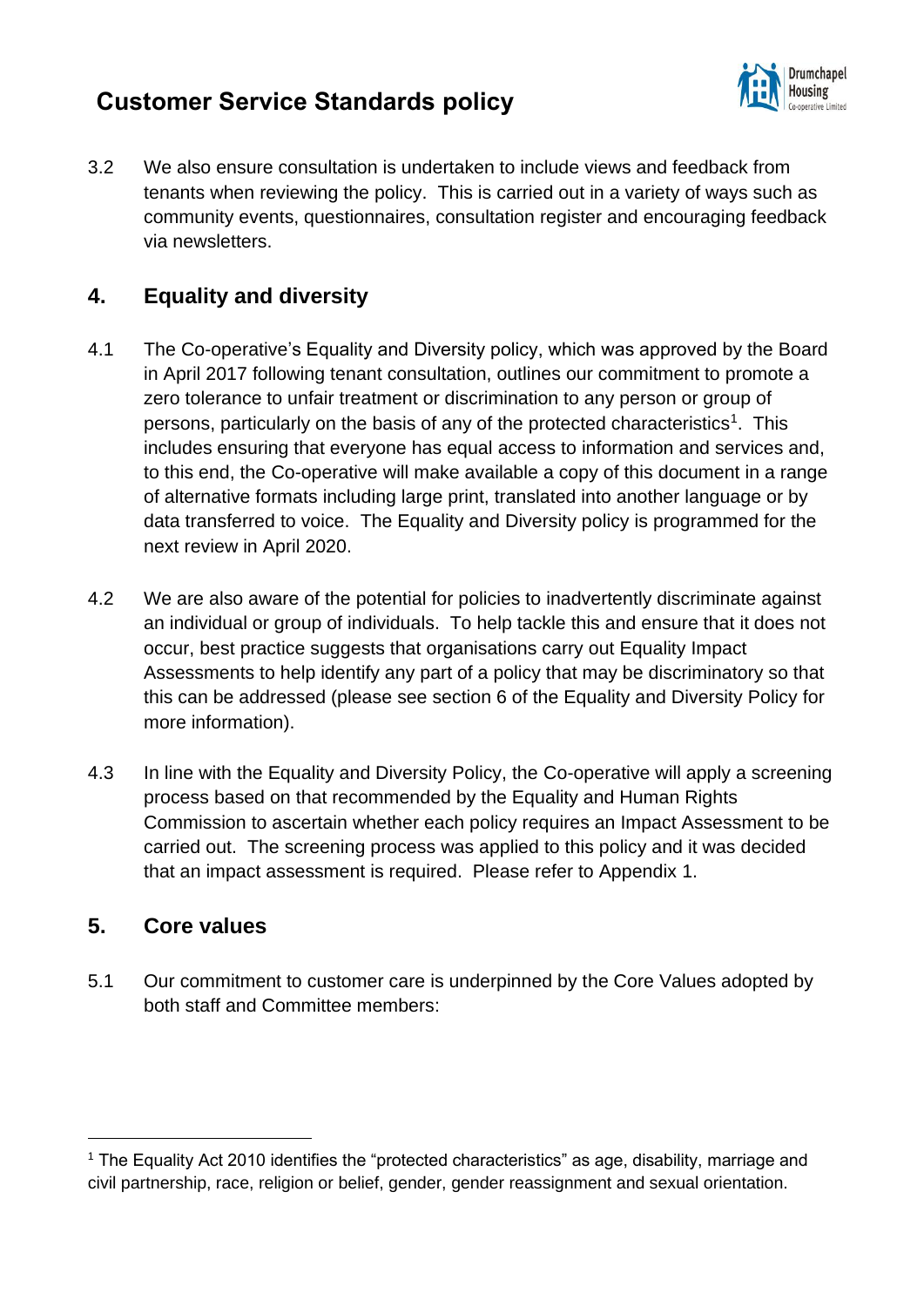

**Excellence -** We are committed to providing a quality, customer focused service that demonstrates value for money, delivered by great staff. We will publicise information on how we are performing, welcoming challenge and feedback to continuously improve the effectiveness and relevance of the service we provide.

**Accountability -** Our Board and senior staff team will provide strong strategic leadership and oversight, with non-senior staff at the forefront of delivery, ensuring tenants' interests are protected in all that we do. We will ensure that our actions are transparent.

**Partnership working -** We will work collaboratively with all sections of the local community. This includes working collectively and individually with our customers, other registered social landlords, and statutory and voluntary sector partners working in Drumchapel to improve the lives of our residents. We will continue to be a proactive member of the local community, seeking out new, innovative ways to address issues that impact our residents.

### **6. Definitions**

- 6.1 The following is a list of who we consider to be our 'customers' and with whom we interact or provide a service to:
	- a) Tenants
	- b) Applicants
	- c) Staff
	- d) Other private, public and voluntary sector organisations and agencies we work with (e.g. the Scottish Housing Regulator, local authorities, contractors, consultants and other Registered Social Landlords
	- e) Other members of the public and anyone else who interacts with us

### **7. Service level objectives**

### 7.1 **Overall objectives**

- a) We will deliver excellent services making the best use of our resources.
- b) We will keep you advised of our activities and consult with you when major changes to services are planned.
- c) We will use your views to improve the quality of our service.
- d) We will treat you fairly and with respect.
- e) We will respond to your enquiries and complaints.
- f) We will always be approachable and professional.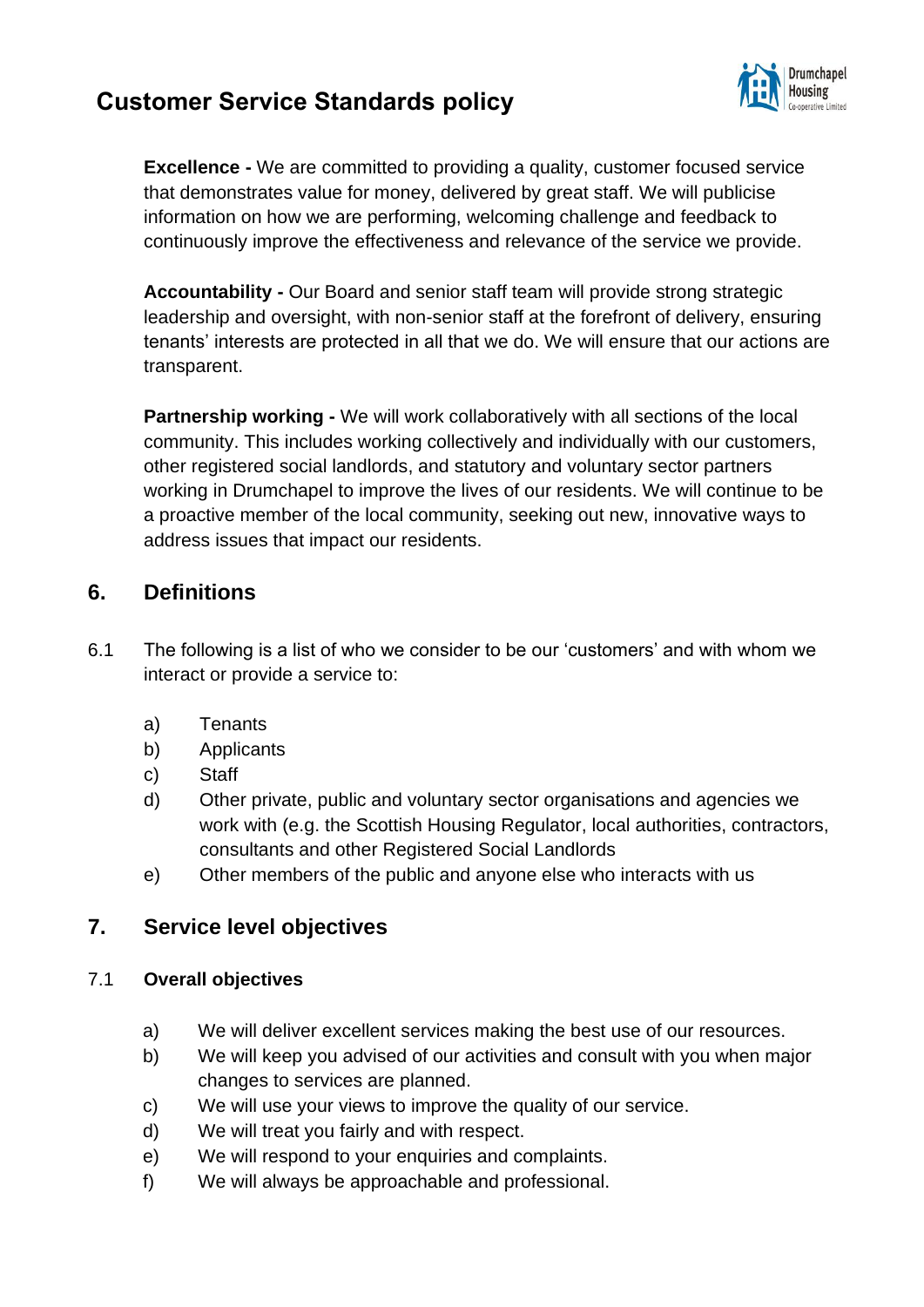

### **Specific objectives**

- a) We shall ensure all staff receive regular training on customer care throughout their employment period and incorporate the customer service standards within the comprehensive induction programme for staff and Committee members.
- b) We shall prepare and review policies and procedures in consultation with staff, Board and tenants to maximise opportunities to meet the needs' identified as well as working within the Scottish Social Housing Charter's guidance. This policy was revised in consultation with the Tenants Panel.
- c) We shall undertake a variety of customer satisfaction surveys:
	- i) Reactive repairs –we shall seek 100% customer feedback at the point of service delivery to gauge satisfactions levels and inform service development.
	- ii) Settling in visit we shall visit every new tenant within six weeks of their tenancy start date to obtain feedback on the quality of their home and standard of service.
	- iii) Satisfaction Survey we shall carry out a satisfaction survey every 3 years to ascertain how we are performing and obtain feedback in relation to services provided by the Co-operative.
	- iv) The Depute Director shall ensure that key information from the Satisfaction Survey is published in the Co-operative's newsletters, Annual Report and on our website:

<https://scottishhousingconnections.org/drumchapel-housing-co-operative/>

d) In order to continually improve the quality of service we provide to you, we shall set realistic, yet challenging targets and these shall be reported to Board Management every 3 months.

### **8. Customer service standards**

8.1 In order to ensure that everyone is clear about the acceptable standard of service, the Co-operative has prepared the following Customer Service Standards.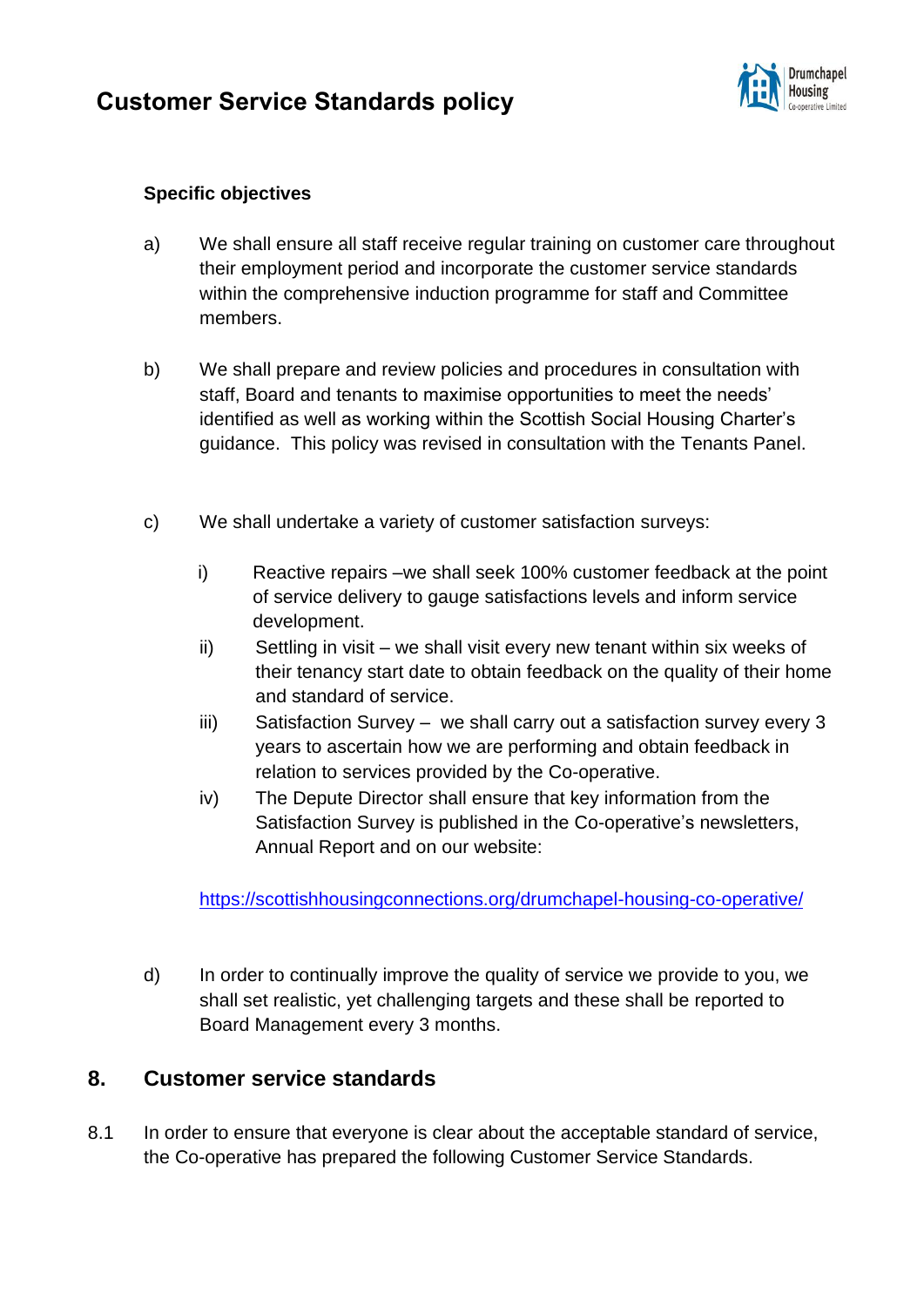

- 8.2 Visiting the Office: We shall:
	- a) Ensure the office is open during the published hours.
	- b) Make sure our office is adequately staffed.
	- c) Make sure the staff members have name badges identifying themselves to you.
	- d) Wear either a uniform or be dressed in a neat, tidy and business-like fashion at all times.
	- e) Promptly greet you with a smile.
	- f) Provide a translator service if required and requested with reasonable notice.
	- g) Deal with your query as quickly as possible to minimise your waiting time.
	- h) Arrange an appointment that suits you if you require.
	- i) Not keep you waiting when you have arranged an appointment, wherever possible.
	- j) Keep you informed if there is a delay in your appointment.
	- k) Ensure that our waiting area is accessible and comfortable.
	- l) Provide useful information in relation to our services, local events and opportunities that you can take away.
	- m) 'Sign-post' you to an appropriate agency or person who can help if we cannot.
- 8.3 Home Visits: We will:
	- a) Never enter your home uninvited except where we have a statutory duty or we have given prior notice of a forced entry in conjunction with sheriff officers.
	- b) Always explain the reason for the visit.
	- c) Arrange a date and time that suits you.
	- d) Contact you if there is a delay or if we cannot attend the appointment, giving you a reason for this.
	- e) Wear a name badge to identify ourselves to you.
	- f) Ensure a translator is present if required and requested with reasonable notice.
- 8.4 Telephone Calls: We will:
	- a) Ensure the telephone is answered by a staff member, during the published office opening hours, in a friendly, courteous and professional manner.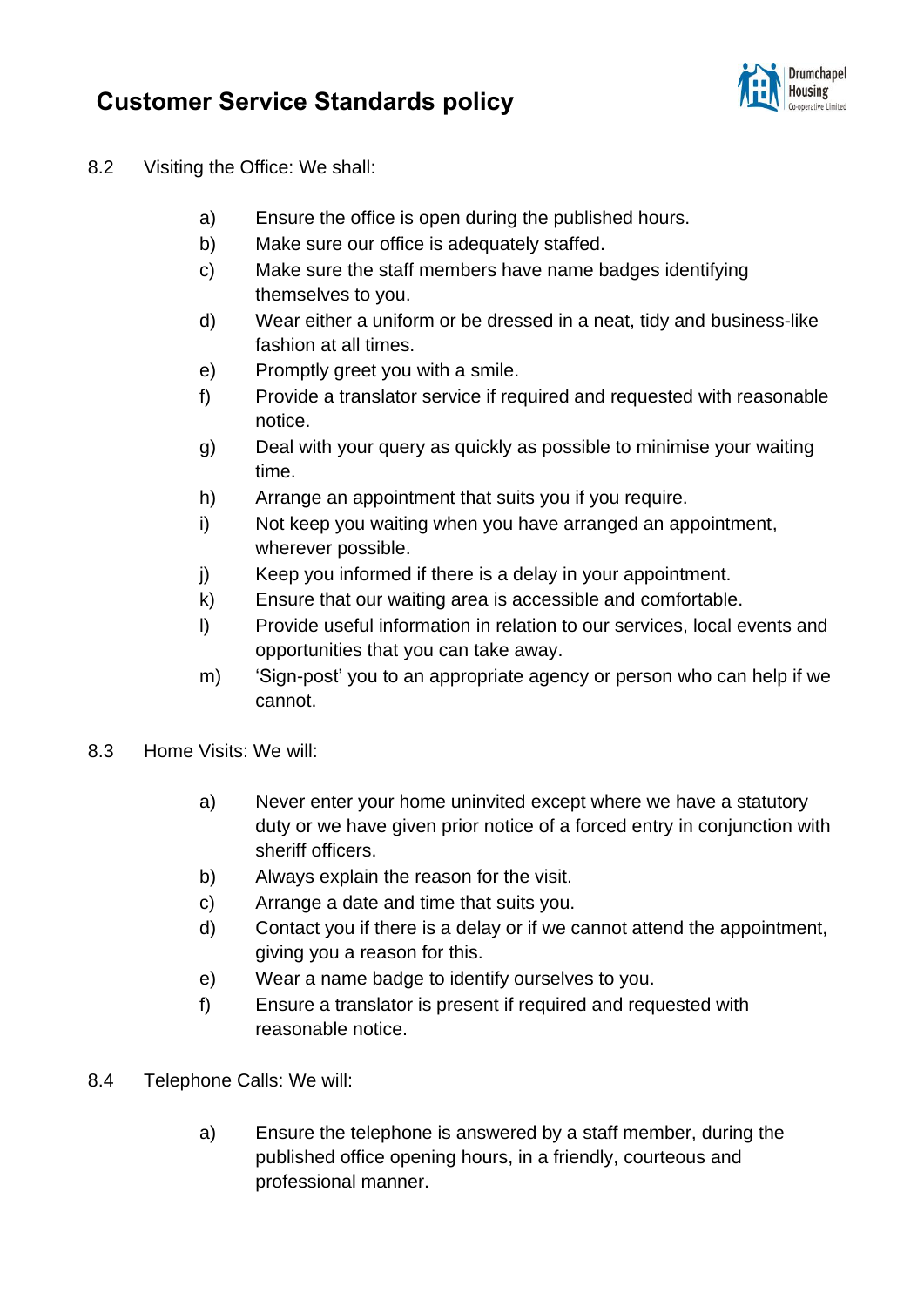

- b) Ensure the answer machine is switched on during office closure times and that it clearly indicates that the office is closed with accurate information for reporting a repair or leaving a message.
- c) Ensure that answer machine messages are responded to within 24 hours or the next available working day where the message is left during a public holiday break.
- d) Confirm you have called Drumchapel Housing Co-operative and let you know who you are speaking to.
- e) Establish the reason for your call and either take appropriate action or pass your call onto the relevant staff member.
- f) Ensure that where the appropriate person is not available to take your call, they will call you back within a reasonable timeframe.
- 8.5 E-mails & Letters: We will:
	- a) Ensure the 'out of office assistant' is set to inform you when the staff member you have e-mailed will be back in the office (e.g. confirming a period of annual leave). This will inform you to contact another member of staff if the nature of your message is urgent.
	- b) Ensure your correspondence is passed to the appropriate person for action.
	- c) Contact you within 5 working days (depending on the nature and urgency of your correspondence) to either discuss or provide a written response to your query. This response will set out clearly the explanation about decisions that have been made.
	- d) Ensure we write in plain English and avoid jargon.
	- e) Where identified, we provide correspondence in varying text size or alternative language formats.
	- f) File the correspondence in your electronic Tenancy File on our Housing Management System and manage your data in accordance with current data protection legislation and the Co-operative's Data Protection & Access to Personal Information Policy & Procedure.

### **9. Our expectations of you**

9.1 The relationship built between ourselves and our customers is based on trust and respect. We expect that our customers will appreciate the standard of care extended to them and respond in a positive manner.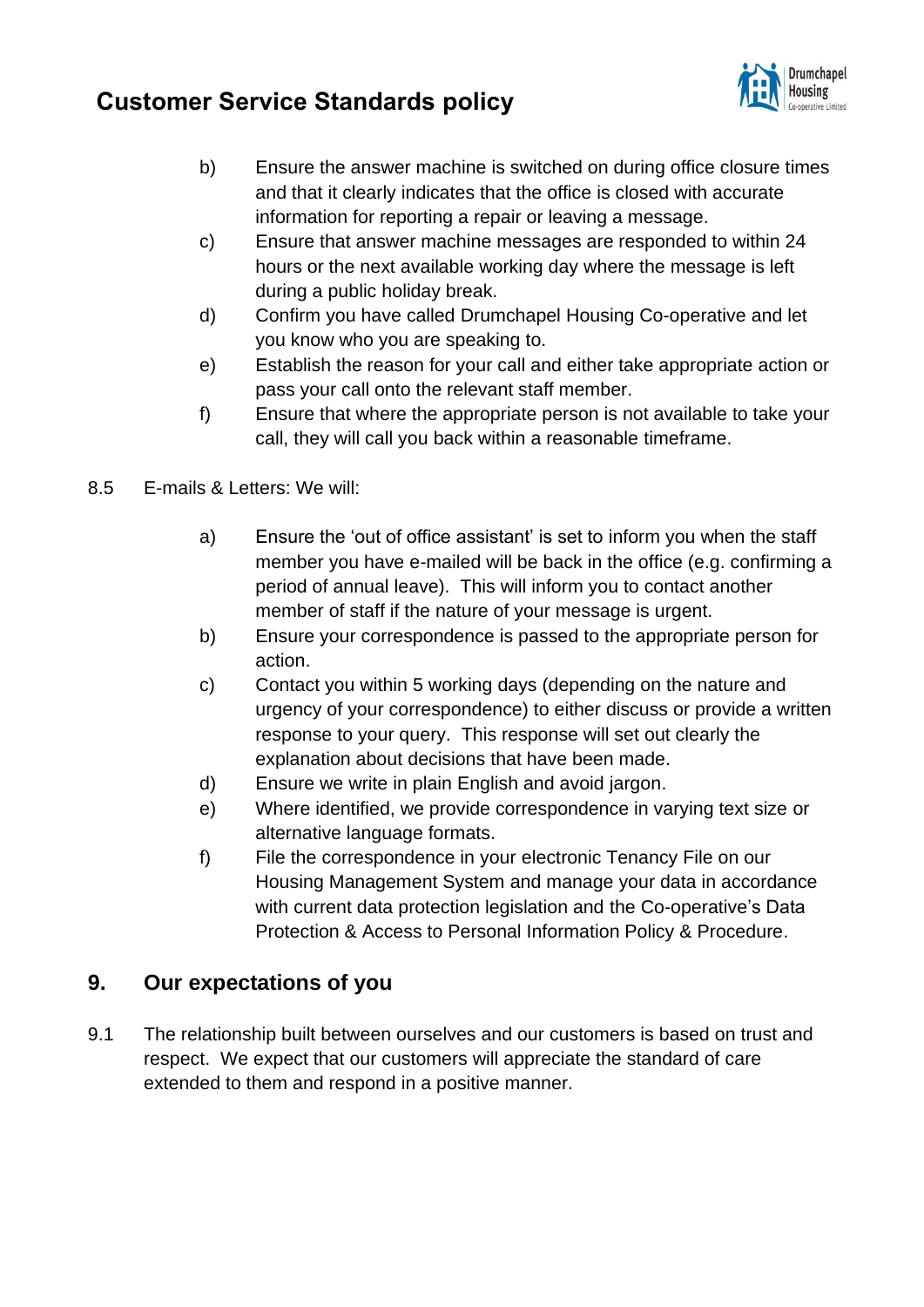

- 9.2 With this in mind, we think it is not unreasonable to ask you to:
	- a) Treat our staff with respect.
	- b) Not be abusive or threatening in your attitude, words or actions.
	- c) Provide information requested within the timescales indicated.
	- d) Meet the terms of reasonable requests made by our staff.
	- e) Let us know of any adjustments you require in relation to office accessibility or language formats.
	- f) Understand that sometimes we just simply cannot help you. Where this is the case, we will try to direct you to the most appropriate agency.

### **10. Breaches of the customer service standards policy**

- 10.1 Breaches of the Customer Service Standards Policy should be actioned through our Complaints Handling Policy & Procedure. A complaint is any expression of dissatisfaction by one or more members of the public about the Co-operative's actions or lack of action, or about the standard of service provided by or on behalf of the Co-operative. This allows the Co-operative to investigate your concern and where possible take remedial action.
- 10.2 This assists the Co-operative in its strive for continual improvement, which in turn should improve the service delivery to our customers. You can obtain a copy of the Complaints Handling Policy & Procedure upon request or download it from our website:<https://scottishhousingconnections.org/drumchapel-housing-co-operative/>

### **11. Policy review**

11.1 This policy shall be reviewed every three years or sooner as deemed necessary by the Management Board.

### **12. GDPR Privacy Statement**

12.1 The Co-operative will gather and use certain information about individuals in accordance with GDPR. Staff members have a responsibility to ensure compliance with the terms of the privacy policy and to collect, handle and store personal information in accordance with relevant legislation. The Fair Processing Notice (FPN) details how personal data is held and processed.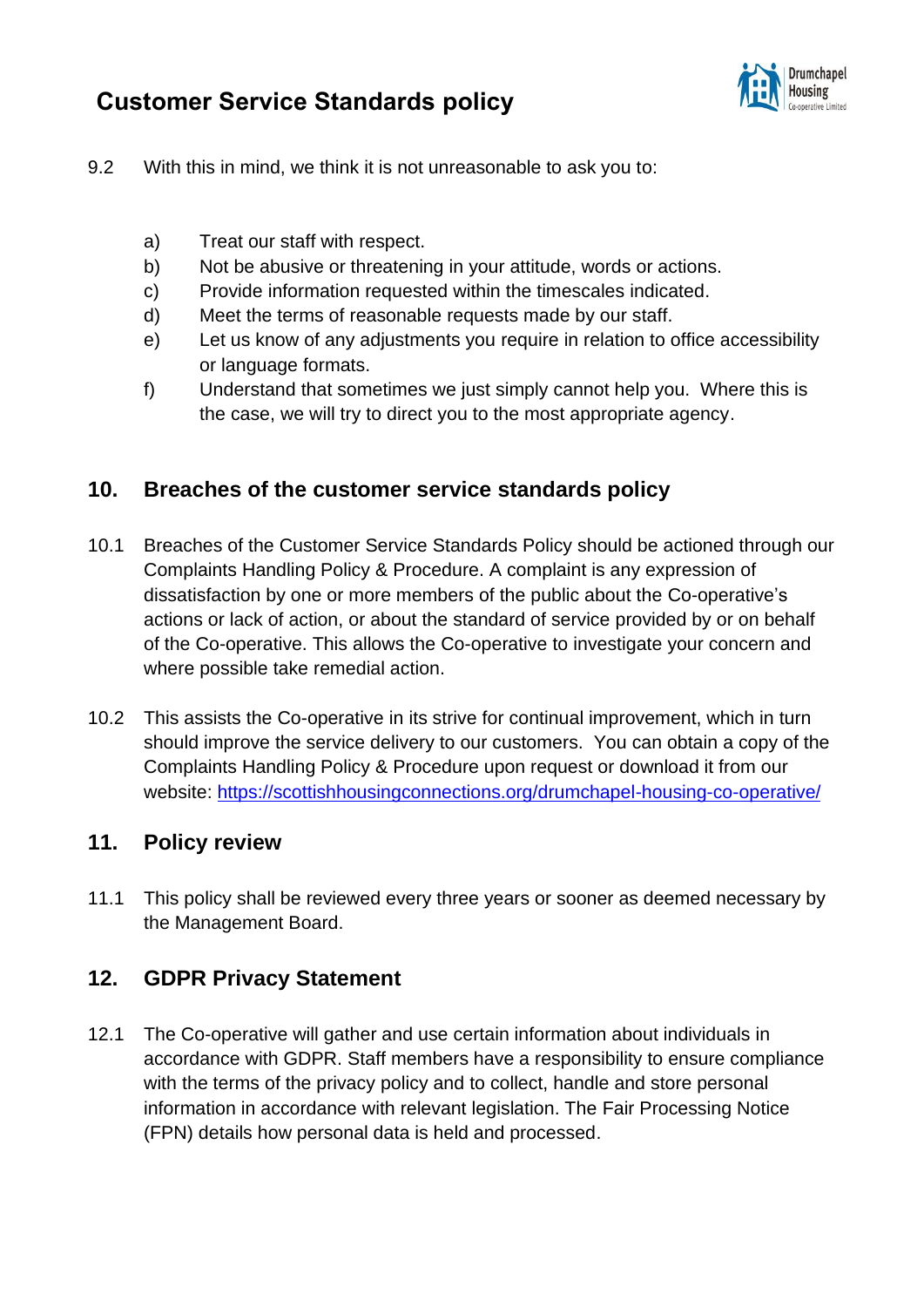

## **APPENDIX 1**

### **EQUALITY IMPACT ASSESSMENT**

| Is further action required? | Yes □      | No $\boxtimes$ |
|-----------------------------|------------|----------------|
| Is the action achievable?   | Yes $\Box$ | No $\Box$      |
| Timescale for action        | <b>NA</b>  |                |

#### 1. **Aims of the policy**

- a) What is the purpose of the policy?
	- The policy outlines the Co-operative's standards when providing a service to our customers.
- b) Who is affected by the policy/who will benefit from the policy and how?
	- Drumchapel tenants
	- People who live in our area of operation and housing applicants
	- Staff and Management Board
	- Contractors and consultants who are required to observe the policy
	- Partner agencies and other organisations who contact us
	- Anyone who has any reason to contact us
- c) Who is be responsible for delivering the policy?

The entire staff team on a day-to-day basis, the Director and ultimately the Management Board.

d) How does the policy fit into our wider or related policy initiatives?

The policy directly contributes to two of our strategic objectives:

- Providing an excellent service
- Your view is important to us

We may refer to other policies when investigating. These will include: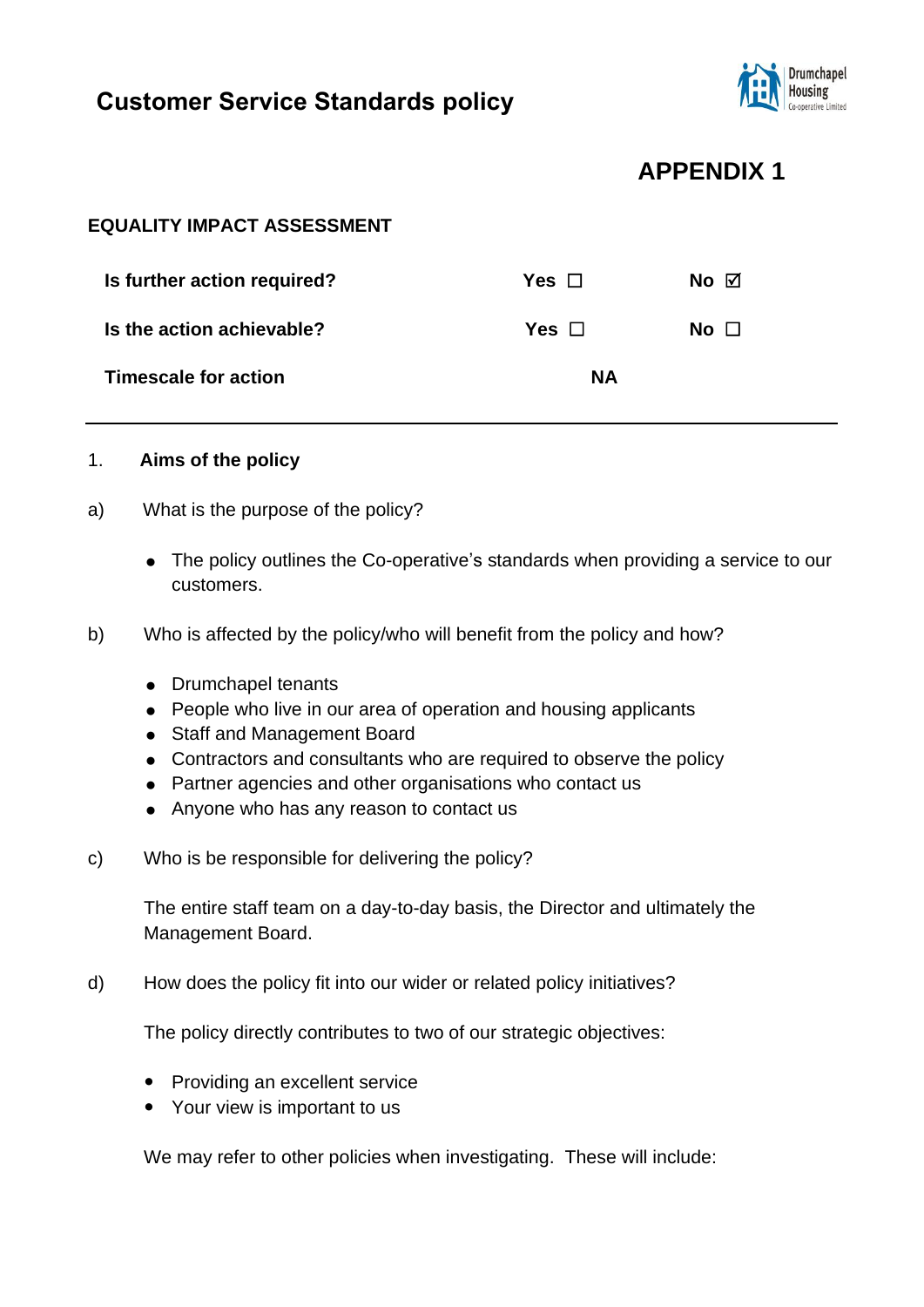

- Code of Conduct (Board Members)
- Code of Conduct (staff)
- Equality and Diversity policy
- Complaints Handling policy

### 2. **What do we already know about the diverse needs and/or experiences of our target audience?**

| Do we currently have information on: |  |
|--------------------------------------|--|
| $\Delta$ $\sim$                      |  |

| Age                            | Yes |              |
|--------------------------------|-----|--------------|
| <b>Disability</b>              | Yes |              |
| Marriage and Civil Partnership | Yes |              |
| <b>Pregnancy and Maternity</b> | Yes | $\checkmark$ |
| Race                           | Yes | $\checkmark$ |
| <b>Religion and Belief</b>     | Yes | $\checkmark$ |
| Gender                         | Yes | ✓            |
| <b>Gender Reassignment</b>     | Yes | ✓            |
| <b>Sexual Orientation</b>      | Yes |              |
|                                |     |              |

- 2.1 Whilst we require to update and broaden the information we have on tenants and other customers, we would expect all of the protected characteristics to be represented within this target audience.
- 2.2 The policy helps us ensure that we are continuing to provide efficient and effective services that are responsive to the requirements of all groups, and allows us to become aware of areas where service improvements may be required.

### **Tenants**

2.3 As at 2.1 and 2.2, above.

#### **People who live in the local area and housing applicants**

2.4 As at 2.1 and 2.2, above.

### **Staff and Management Board**

2.5 All staff and Board receive training on the Co-operative's Customer Service Expectations and are conversant with the process to be followed.

#### **Contractors and consultants and partner organisations**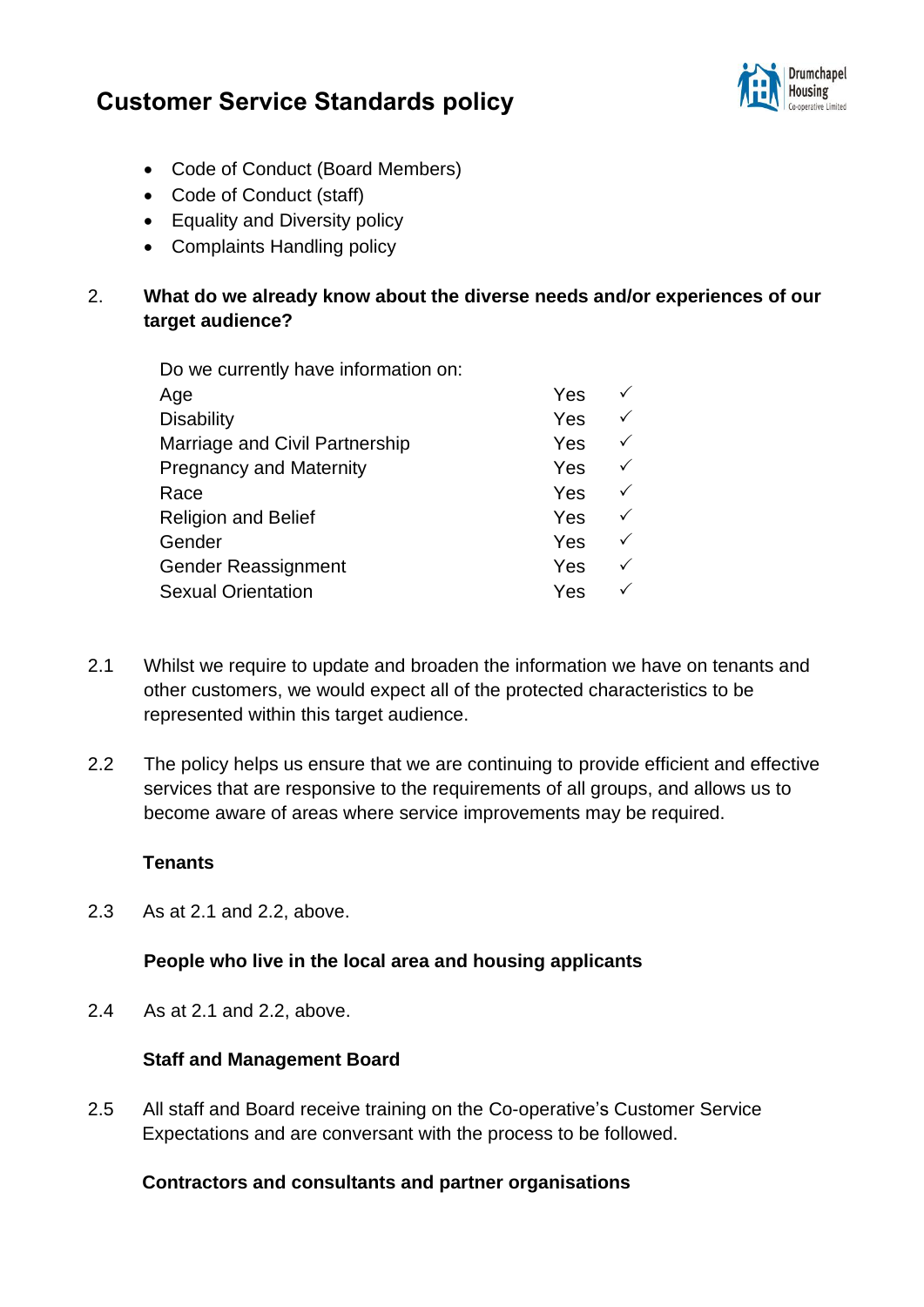

2.6 Any contractors or consultants working for or representing the Co-operative are made aware of our commitment to equality and diversity as well as customer service.

### 3. **What does the information we have tell us about how this policy might impact positively or negatively on the different groups within the target audience?**

Different groups can expect to receive slightly different service. Where information is available to tailor our service to better address the needs of a group then we will endeavor to do so. This may include changes in our communication approach for those who are disabled, language translation services or amended meeting venues to suit needs.

### **3.1 Age**

Anyone can use the Co-operatives services regardless of age. Whilst most services are catered towards adults over the age of sixteen, we will continue to provide a professional customer service standards to all customers. If someone believes that they have been unfairly treated because of their age, then not only would we investigate this as a Stage 2 complaint, but we would also seek to invoke action under the terms of our Equality and Diversity policy. We offer help in making complaints to anyone experiencing what could sometimes be considered an agerelated condition, such as requiring information in larger typeface owing to deterioration in eyesight.

### **3.2 Disability**

The Co-operative ensures that our Customer Service Standards is accessible to everyone irrespective of any disability that may exist. We actively publicise the availability of the policy, alongside other documents, in alternative formats for people who may have visual impairement or hearing problems, and will visit someone at home to assist them with any part of the process if they have mobility problems or if they would prefer not to come to the office for any reason.

We do not tolerate discrimination on the grounds of someone's disability and anyone who feels that they have been subject to disability discrimination is encouraged to use the Co-operative's complaints procedure. Such complaints would be investigated as a Stage 2 complaint and we would also seek to invoke action under the terms of our Equality and Diversity policy.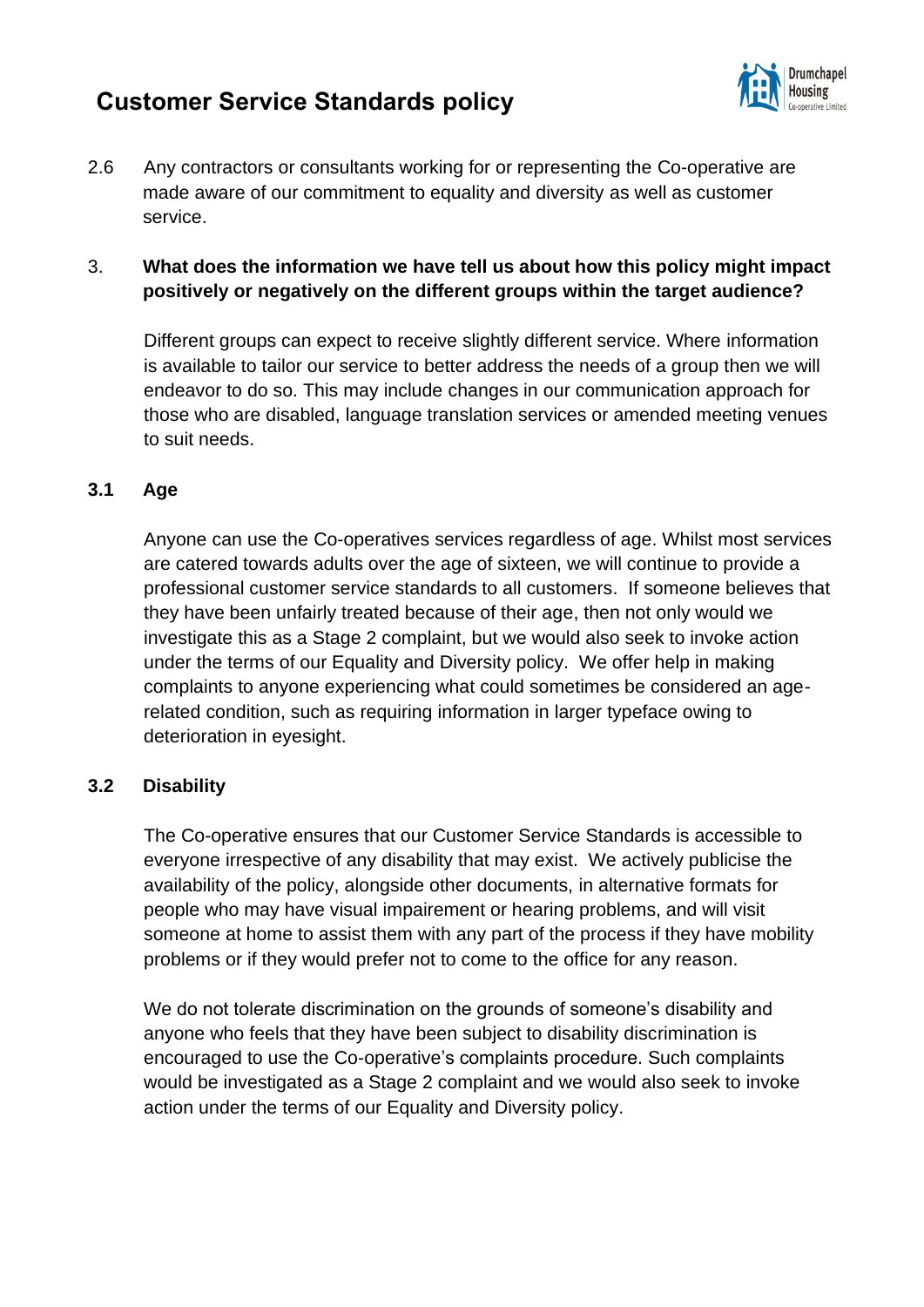

### **3.3 Marriage and Civil Partnership**

All individuals contacting the office who happen to have a partner would be treated idenitcally whether they are married, in a civil partnership or are co-habiting. Equally, we do not treat anyone differently because they are not married, not in a civil partnership or do not have a partner – ie because they are single. We do not tolerate discrimination on the grounds of someone's marital/civil partnership status and anyone who feels that they have been subject to this sort of discrimination is encouraged to use the Co-operative's complaints procedure. Any complaint that we had treated someone differently owing to their marital/civil partnership status would be investigated as a Stage 2 complaint and we would also seek to invoke action under the terms of our Equality and Diversity policy.

#### **3.4 Pregnancy and Maternity**

All individuals contacting the office who happen to be pregnant or in a period of maternity would be treated idenitcally to all other complainants.

The procedure is explicit that we do not tolerate discrimination on the grounds of someone's pregnancy or maternity and anyone who feels that they have been subject to this sort of discrimination is encouraged to use the Co-operative's complaints procedure. Any complaint that we had treated someone differently owing to the fact that they are pregnant or in a period of maternity would be investigated as a Stage 2 complaint and we would also seek to invoke action under the terms of our Equality and Diversity policy.

#### **3.5 Race**

All individuals contacting the office should be treated in accordance to their needs no matter their race. We will endeavor to make appropriate adjustments where someone has informed us that they require translation services or any other reasonable need. We do not tolerate discrimination on the grounds of someone's race and anyone who feels that they have been subject to this sort of discrimination is encouraged to use the Co-operative's complaints procedure. Any complaint that we had treated someone differently owing to their race would be investigated as a Stage 2 complaint and we would also seek to invoke action under the terms of our Equality and Diversity policy.

### **3.6 Religion or Belief**

We do not tolerate discrimination on the grounds of someone's religion or belief and anyone who feels that they have been subject to this sort of discrimination is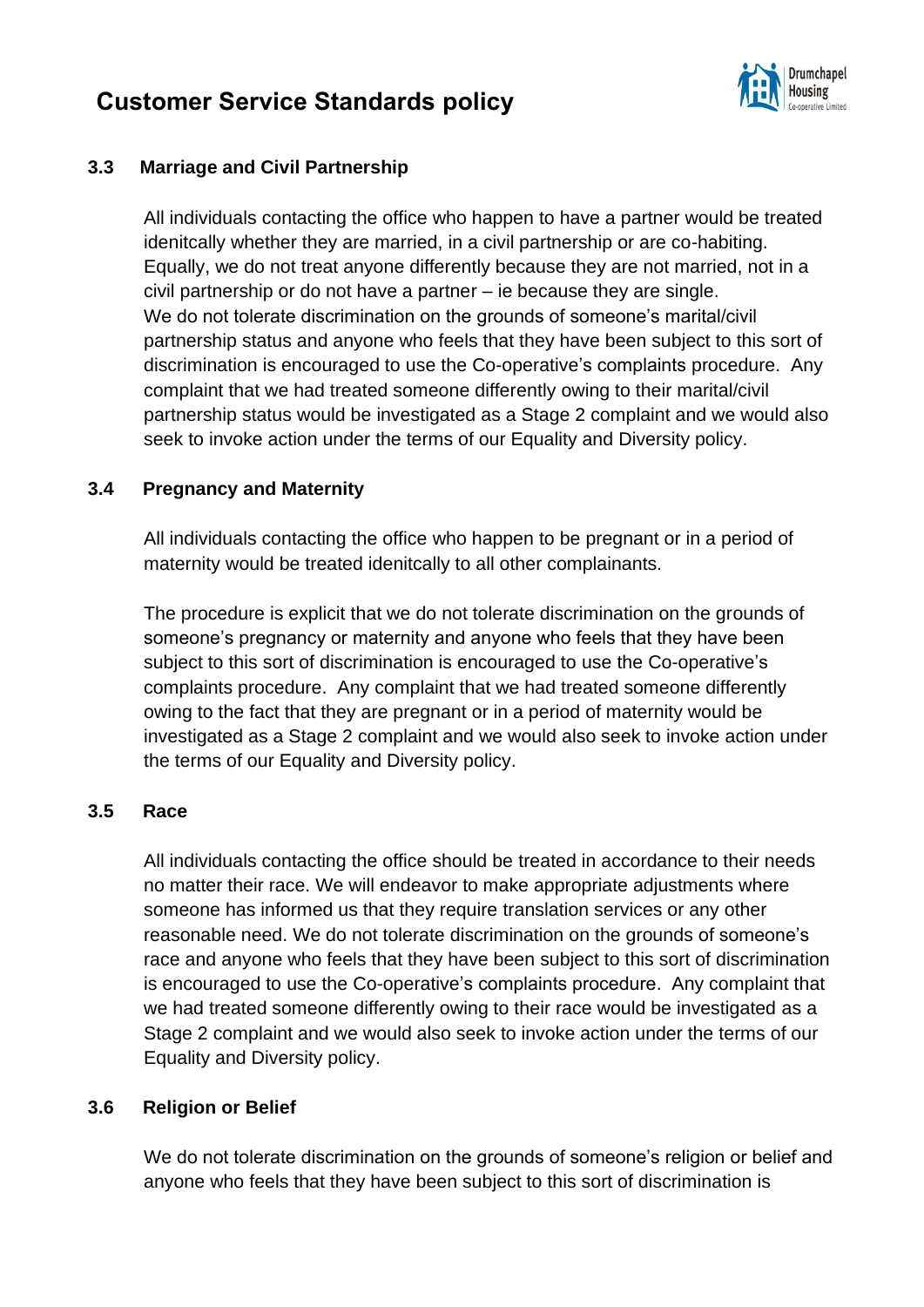

encouraged to use the Co-operative's complaints procedure. Any complaint that we had treated someone differently owing to their religion or belief would be investigated as a Stage 2 complaint and we would also seek to invoke action under the terms of our Equality and Diversity policy.

#### **3.7 Gender Identity**

All individuals are afforded equal access to the procedure, irrespective of their gender identity and their complaints are handled equally under the terms of the policy.

We do not tolerate discrimination on the grounds of gender, and anyone who feels that they have been subject to gender discrimination is encouraged to use the Cooperative's complaints procedure. Any complaint that we had treated someone differently owing to their gender identity would be investigated as a Stage 2 complaint and we would also seek to invoke action under the terms of our Equality and Diversity policy.

#### **3.8 Sexual Orienatation**

We intend that everyone is afforded equal access to the procedure irrespective of their sexuality and that their complaints are handled idenitcally under the terms of the policy.

We do not tolerate discrimination on the grounds of someone's sexuality, and anyone who feels that they have been subject to discrimination in relation to their sexual orientation is encouraged to use the Co-operative's complaints procedure. Any complaint that we had treated someone differently owing to their sexuality would be investigated as a Stage 2 complaint and we would also seek to invoke action under the terms of our Equality and Diversity policy.

### **4. Do we need to carry out a further Impact Assessment?**

4.1 No.

#### **5. How will we monitor and evaluate this policy to measure progress?**

5.1 The Depute Director is responsible for overseeing performance of key elements of this policy and preparing feedback updates to Director to inform the Board. Trends and further action will be discussed and implemnented by the Management team on a regular basis.